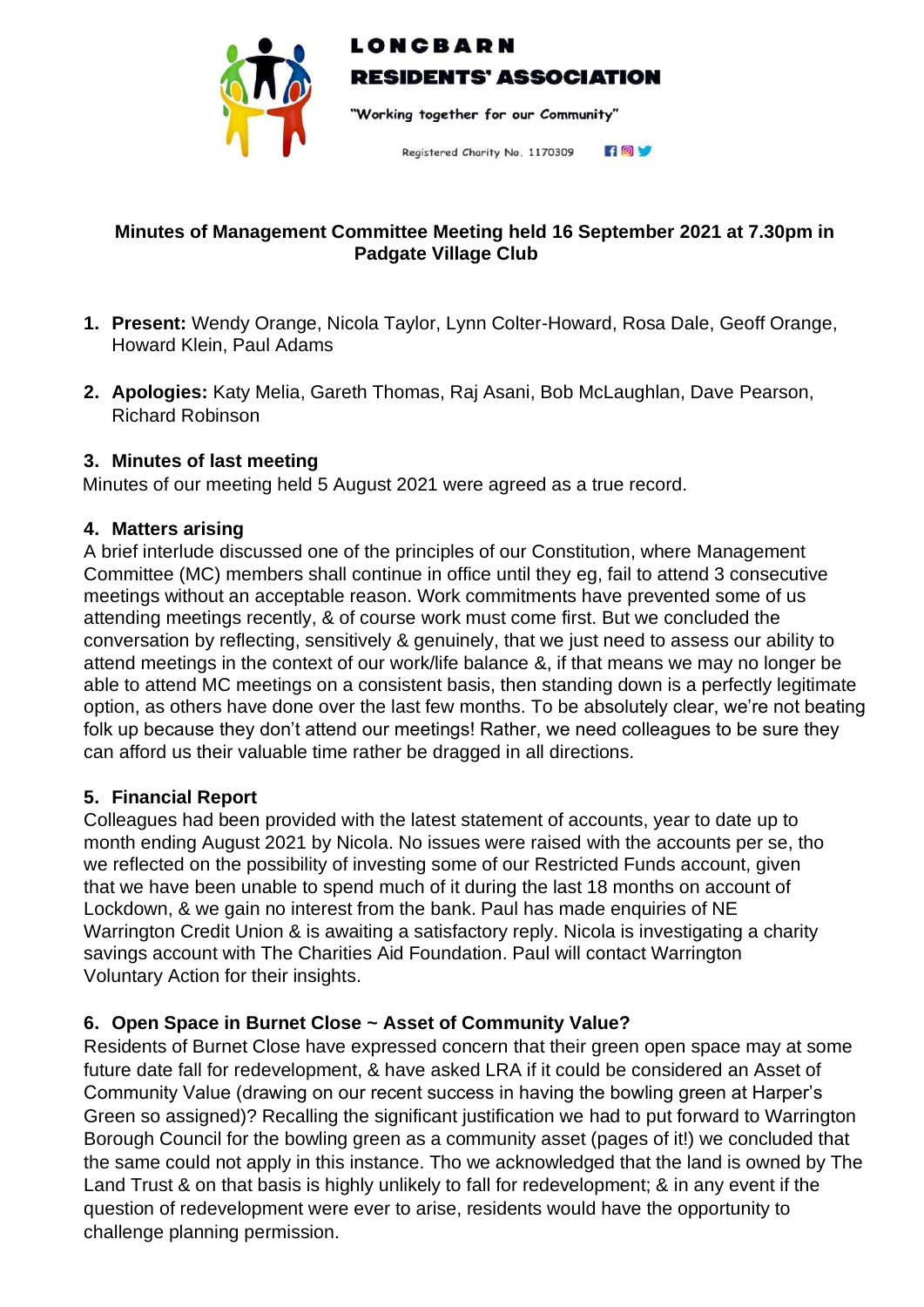## **7. Resumption of Seated Exercise classes from 15 October**

Paul confirmed that both Dave & our instructor will be available to resume classes from 15 October. Geoff will confirm PVC arrangements with Bob.

# **8. Resumption of Footloose in Longbarn dance classes**

Helen Broderick has kindly confirmed that our dance instructor is available to resume classes, but only on Wednesday afternoons (before Lockdown class was held on Tuesday afternoons). Paul will confirm availability of PVC & all being well, will then provide publicity to re-launch the class.

# **9. LRA Christmas Events:**

We agreed provisional dates as follows  $\sim$ 

- Christmas Carols to be held at PVC Friday 3 December (Rosa will check availability of D'Ukes of Longbarn to join the celebration)
- Adult Christmas Party to be held at PVC Sunday 12 December
- Children's Christmas Party to be held at PVC Sunday 19 December

Geoff will convene a Social Sub-Committee meeting to finalise arrangements, including number & siting of Christmas trees.

# **10.Fireworks Extravaganza ~ Update on preparations for The Big Event**

Geoff led a meeting of our volunteers involved in the various aspects of the event on 25 August. The plan is to hold it, once again, on the school playing field in Fallowfield Grove, on 5 November. We will have access to the school from 3pm to make suitable preparations; gates will open to residents at 5pm; 'lights out' at 7pm. A further meeting of our volunteers will be held on 20 October (7.30pm at Padgate Library) to finalise arrangements.

# **11.Dogs fouling our highways & byways ~ a resident's perspective**

Paul brought the meeting up to speed with a resident's excellent initiative in setting up a Facebook group, 'Longbarn Against Dog Fouling (LADF),' where residents are encouraged to provide evidence (by messaging the Facebook admin) of dog walkers who allow their pets to foul our open spaces & walk away without cleaning up the mess. Already receiving 600 followers, LRA will submit any subsequent evidence of this disgusting habit, collected by LADF, to WBC seeking prosecution of the perpetrators. In the meantime Paul's son has crafted stickers carrying the LADF logo which may be affixed to lampposts around our community & Paul sought approval to purchase the finished product. MC agreed.

## **12.News Round-Up**

A standing agenda item, Paul introduced the topic to give us the opportunity to share news, gossip and especially, recognise achievement and the nice things we do for each other. Paul took the opportunity to herald a clutch of upcoming birthdays between now & our next MC meeting  $\sim$ 

- Chris Merritt on 18 September
- Rosa Dale on 27 September
- Paul Adams on 3 October
- Gareth Thomas on 16 October
- Howard Klein on 22 October

And Paul informed the meeting of a new exhibition at Padgate Library. Entitled, 'Days of the New Town,' the exhibition tells the story of Warrington's New Town expansion in our community in the 1970s, using photographs from the Warrington New Town Development Corporation archive & residents' own photos.